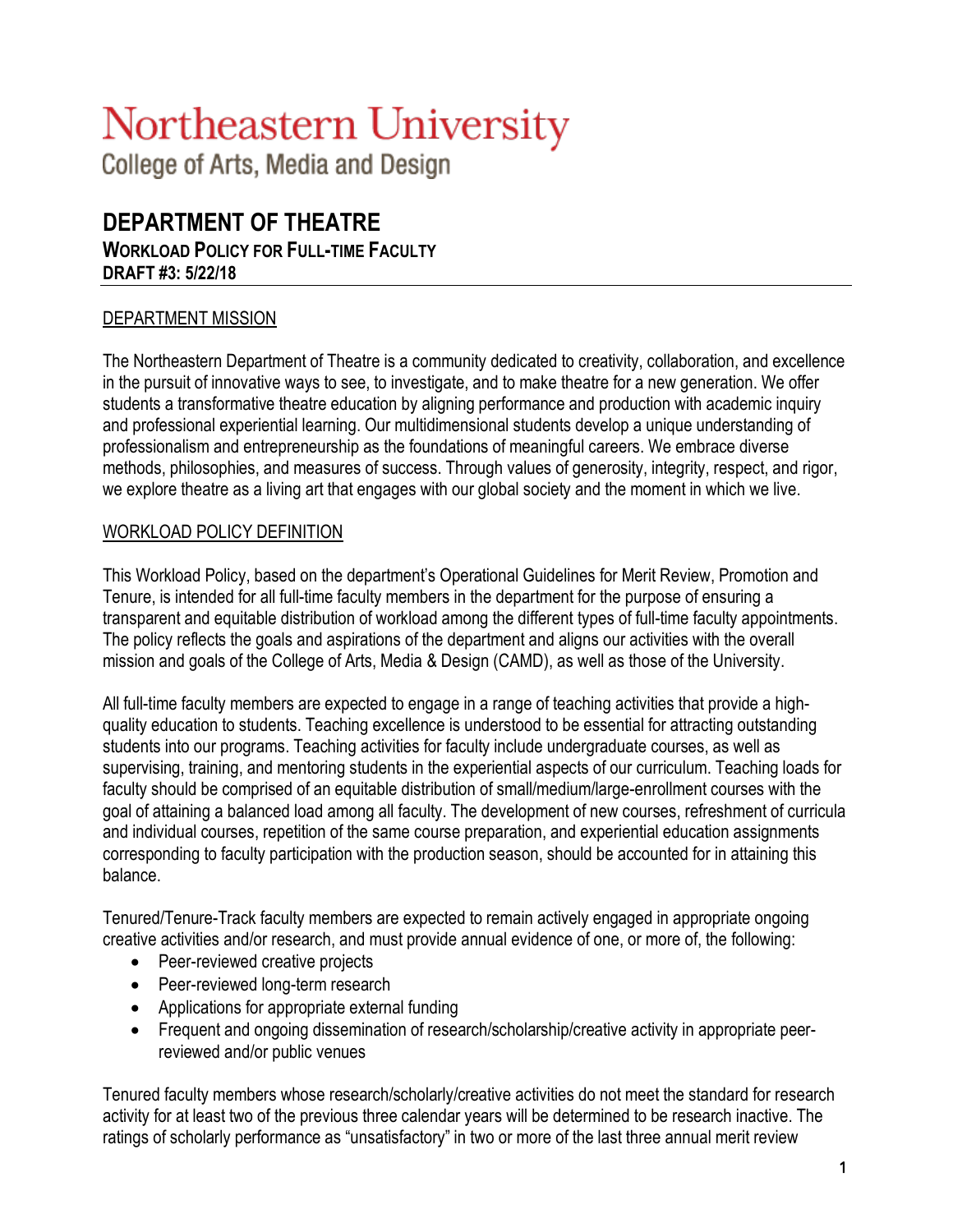processes will serve as an indication of being research inactive.

Once research inactivity has been determined through the annual merit review process, the unit head, in consultation with the Office of the Dean, will consult the faculty member with options. Some faculty may choose to remain research inactive and their teaching workload will be adjusted accordingly. If the faculty member would like to return to being research active, the Chair, in consultation with the Office of the Dean, will prepare a written improvement plan. The Chair will meet with the faculty member and the Dean or his/her delegate on the nature and criteria of improvements to be made. The Chair will also indicate in this meeting that if benchmarks laid out in the improvement plan are not met by the conclusion of the following academic year, the faculty member's workload will be reallocated. Whether or not the faculty member has made improvements will be indicated in the annual merit review rating of research/creative activity and subsequently assessed by the unit head in consultation with the Dean. The approved plan may allow a reduction in service load as part of a plan to return to research activity. If research activity is not attained within a year, that allowance may be discontinued.

# GUIDELINES FOR EVALUATING CREATIVE ACTIVITY and/or RESEARCH/SCHOLARSHIP

Assessment criteria for evaluating the activities in either creative activity or research/scholarship are based on the venue and significance of the achievement. (See Guideline list below) Faculty members may be evaluated on one area or a combination of both activities.

*Scholarly and Creative Activities may include* 

- A book publication (or a contract) from a refereed publishing house
- A book chapter publication from a refereed publishing house
- A significant article or articles published or accepted for publication in a recognized and refereed professional journal, either print or online1
- Acting, directing, designing, choreography, producing, or other performance projects that result in recognition by the profession
- Other activities that result in recognition by the profession (Editor for a book, journal or book series, grant award, fellowship, exhibition, conference presentation, new script, devised theatre work, invitation to speak, seminar, workshop, contest presentation)
- Evaluation criteria may include prizes, reviews, additional editions of books, production of program notes, and citation record for published material.

# WORKLOAD DISTRIBUTION BY TYPE OF APPOINTMENT

Annual workload for each full-time faculty member must be allocated into a total of 100% of professional time devoted to specific activities and performance expectations in three main areas: Teaching, Creative Activity/Research/Scholarship and Service.

The scope of activities performed will differ between non-tenure track (NTT) and tenured/tenure-track (T/TT) faculty as per the following breakdown<sup>1</sup>:

1. Tenure-Track Faculty (untenured)

 $1$  Faculty with 50% or more administrative load (e.g., Department chairperson or Associate Dean) are not covered in these guidelines.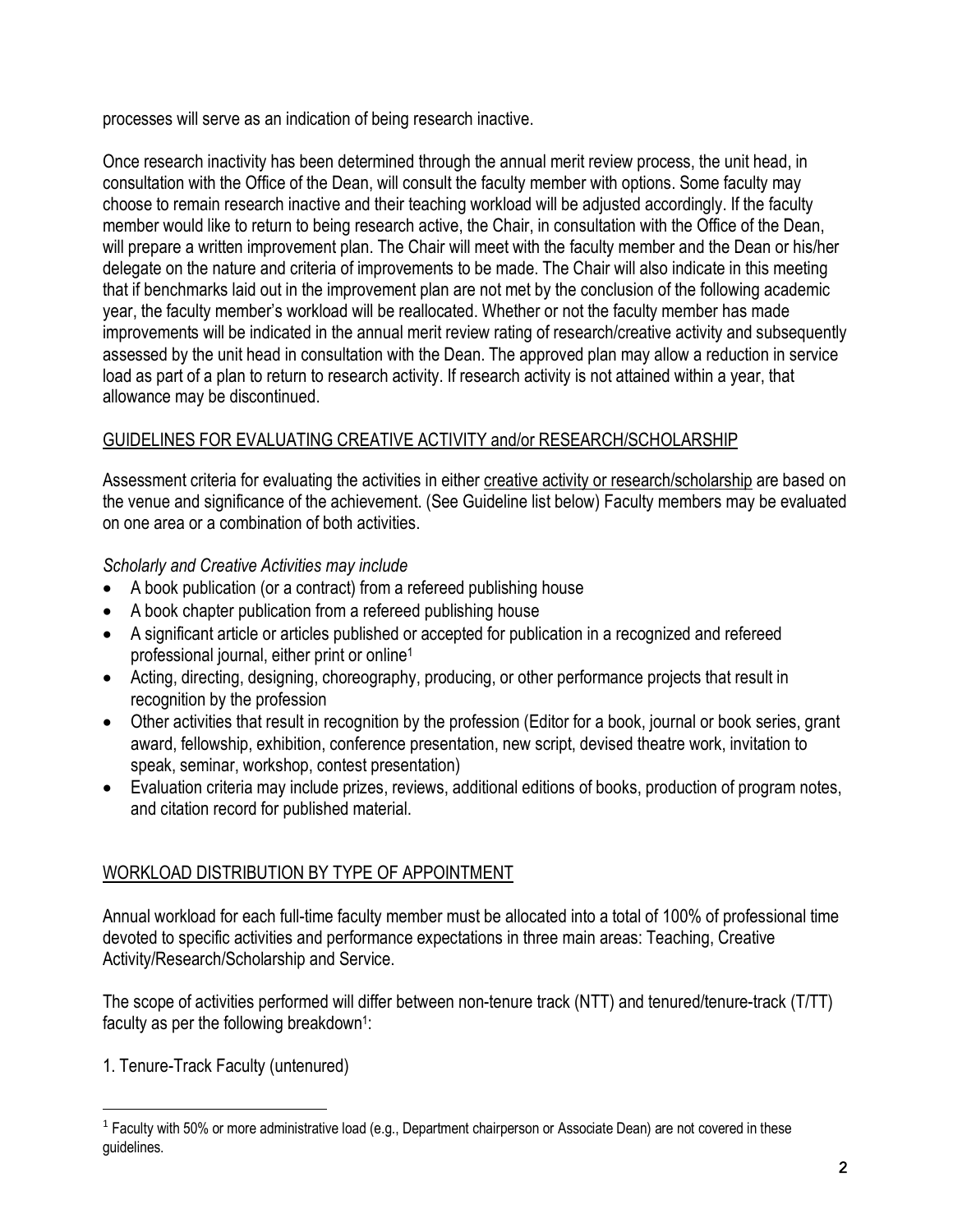40% Teaching (3-4 courses per academic year)2 50% Creative Activity/Research/Scholarship 10% Service

2. Tenured Faculty

40% Teaching (4 courses per academic year) 40% Creative Activity/Research/Scholarship 20% Service

3. Tenured Faculty: Research-Inactive (allocations to be recommended by Chair in consultation with Dean's office)

75-90% Teaching (6-7 courses per academic year) 10-25% Service

4. Full-time Non-Tenure-Track Faculty

80% Teaching (5-6 courses per academic year)3 10% Professional Development (may include Creative Activity/Research/Scholarship) 10% Service

Faculty members teach regular curricular courses during the Fall and Spring semesters, including the 4 credit courses that comprise production assignments and the required experiential education aspects of our curriculum in making theatre. Faculty production assignments will be negotiated with the chairperson and will reflect equity of faculty workload distribution corresponding with a course in comparable preparation time, biweekly production meetings, and student contact hours. Faculty production assignments may include a course release for a major service commitment.

In addition to specific service responsibilities on committees, all full-time faculty members are expected to attend and actively participate in all monthly faculty meetings. All tenured faculty are expected to attend and participate in all Tenure & Promotion Committee review meetings, when called; and, all tenured Full Professors are expected to attend and participate in all Full Professor Committee review meetings, when called. All faculty members are also expected to participate in any self-studies and/or reviews that are initiated at the department, college or university level.

In addition, all full-time faculty are expected to participate, to the extent appropriate, in all other department activities, including faculty searches, colloquia, performances. These efforts are critical to building and sustaining the department in all areas of activity, and represent the basic expectation for service for all fulltime faculty.

# MODIFICATIONS OF TEACHING ALLOCATIONS

Temporary adjustments to workload for a given faculty member may occur in accordance with University and Faculty Handbook Policies on sabbaticals, leaves of absences, Northeastern's policy on faculty leave, or CAMD's Policy on Teaching Releases for Tenure-Track Faculty. Any recommended adjustments in workload for a faculty member must be discussed with the chairperson and approved by the Dean.

 $\overline{\phantom{a}}$ <sup>2</sup> See CAMD Policy on Course Releases for tenure-track faculty.

<sup>&</sup>lt;sup>3</sup> Given the small size of the department, Teaching Faculty may negotiate course releases to compensate for increased workload assignments. Teaching loads for Professors of the Practice may deviate from the norm as negotiated. Course releases must be approved by the Chairperson and the Dean.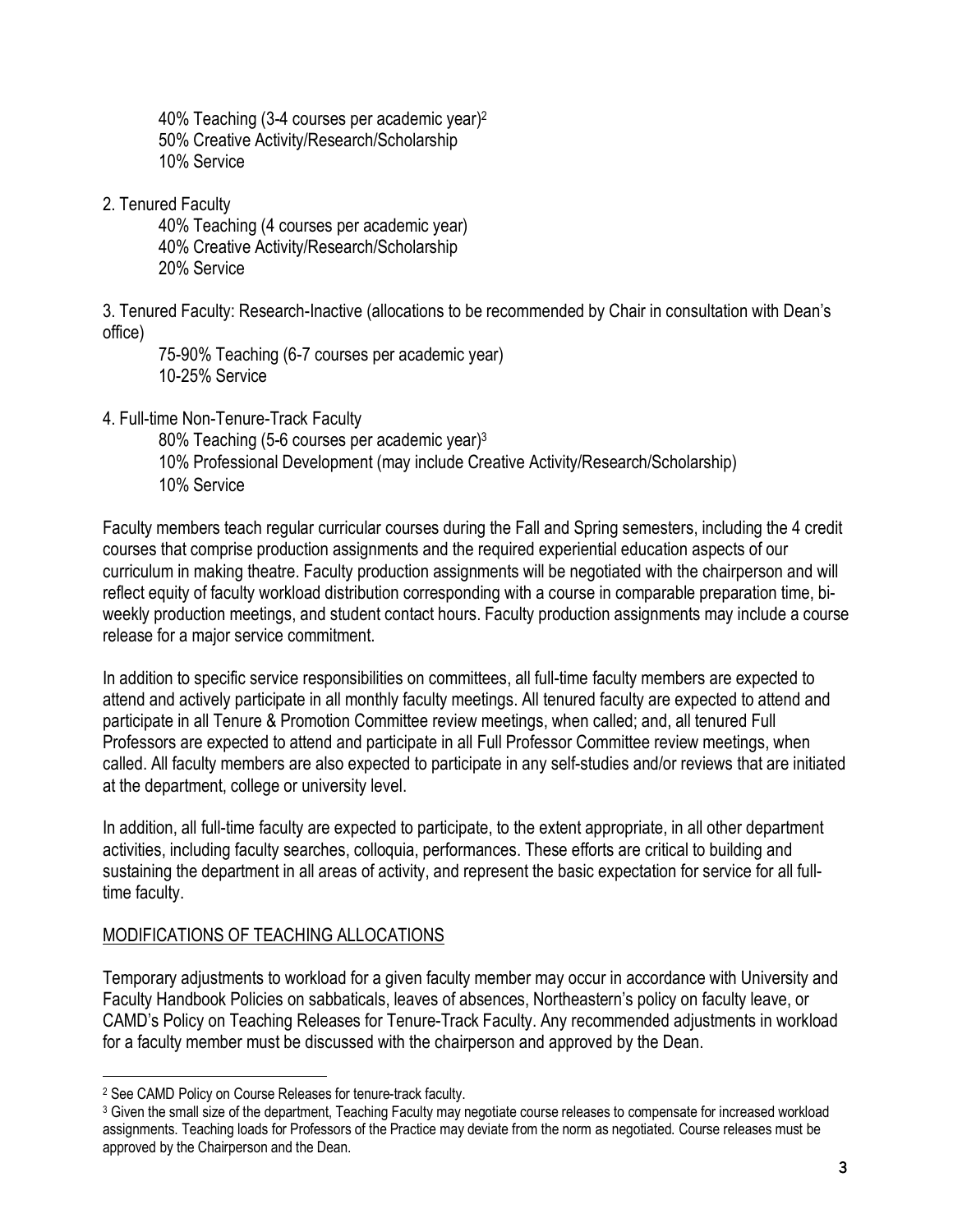Annual teaching workloads may be reduced in consideration of major service activities (such as serving as admissions recruitment coordinator) at the rate of one course release per year, or one-half course release per year (i.e., one course release every two years), to be determined in consultation with the chairperson and the Dean's office. This administrative load is identified and defined by the unit head and course releases are granted in consultation with the Dean's office. Administrative responsibilities and the accompanying course releases are evaluated annually in consultation with the Dean of the College.

# **SERVICE**

Faculty members are expected to perform service activities within the University. This service is critical in contributing to the quality and effectiveness of the department, CAMD, and the University. Such service responsibilities may include administrative duties, mentoring junior faculty colleagues, committee work, participating in search committees, aiding in policy or new program development, participating in diversity and inclusion initiatives, advising students, admissions events, community outreach, and involvement in comparable roles.

Faculty contributions to professional activities are also considered service. These activities may include, among others, participation in conference organization, membership on professional committees, membership on editorial boards and review panels, reviewing papers and grant proposals, and outreach through professional societies.

Members of the Department of Theatre are expected to follow university guidelines and perform service activities that may be "within and without the University"

The Faculty Handbook suggests internal faculty service responsibilities may include

- administrative duties (advising students),
- committee work,
- advising student organizations, and
- involvement in other roles that contribute to the Department, College and University.

External faculty service responsibilities may include international, national, regional, and local professional organizations, where knowledge and creative practice is disseminated. Expanded from the Association for Theatre in Higher Education (ATHE) document:

- applying professional practice to production, such as dramaturgy
- professional service such as editing a journal, managing a book series, or organizing a scholarly meeting
- historic preservation
- leadership of scholarly and performance societies
- organizing community-service activities with external organizations

# FREQUENCY OF REVIEW

Each faculty member's teaching/research and creative activity/service will be reviewed annually as part of the merit process. Recommendations for adjustments to a faculty member's workload distribution will be determined by the Chairperson in consultation with the Dean. Each faculty member is encouraged to highlight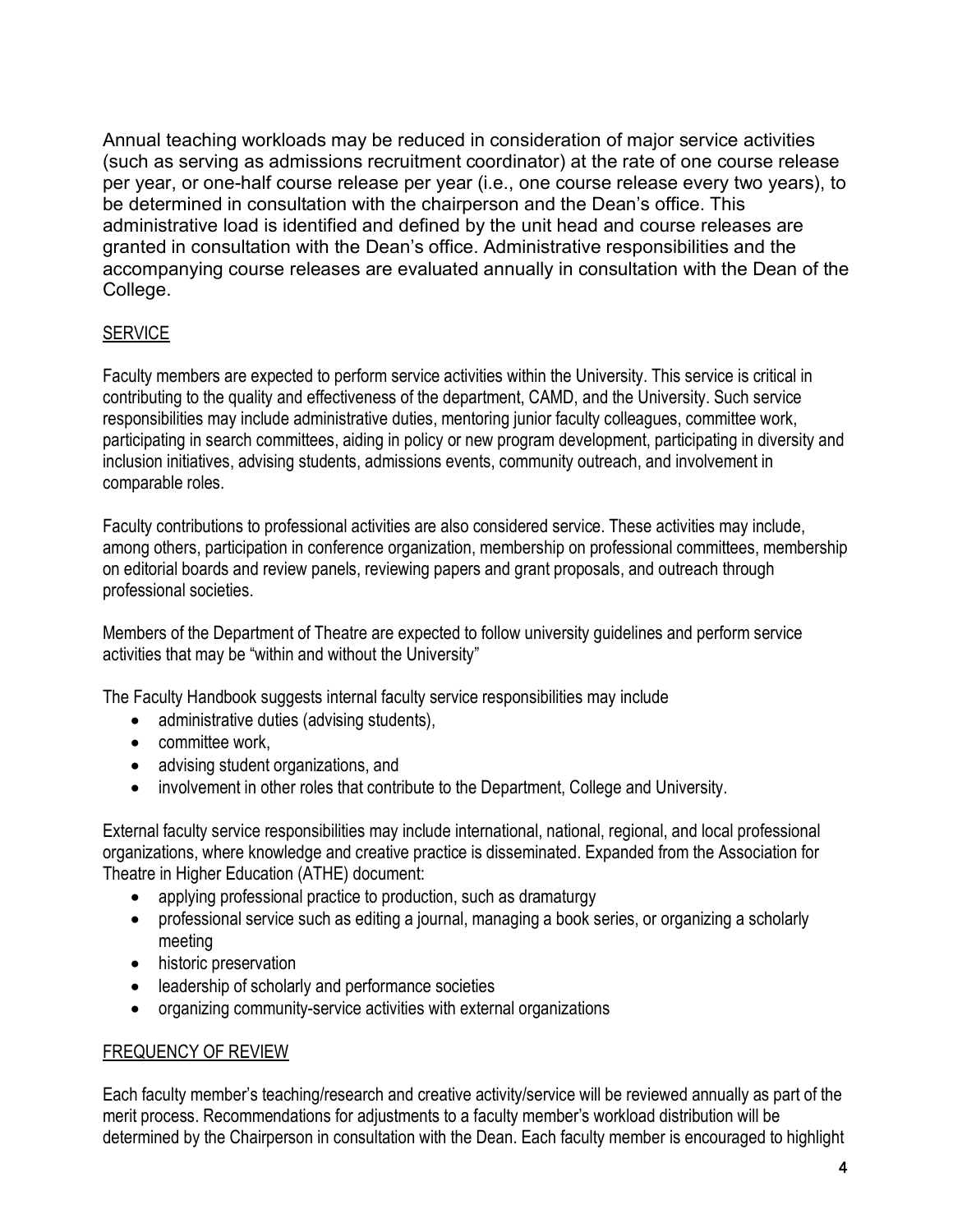in their annual merit review form specific aspects of her/his activities or performance in teaching, research and/or service that she/he feels are critical to assessment of that faculty member's merit and workload.

# ACCESS TO THE DOCUMENT

The Workload Policy for Full-Time Faculty will be distributed (via electronic format) to and reviewed annually by all full-time faculty members at the start of each academic year. Each full-time faculty member can, at any time, obtain a current list of workload assignments by request in writing from the chairperson. The policy document will also be made freely available to any faculty member by written request through the Department of Theatre office. A current copy of this policy will also be provided to the Dean of CAMD, as well as to the Office of the Provost at the start of each new academic year.

#### APPROVALS

Full-time faculty, Department of Theatre: 6-1-1, April 17, 2018 Dean, CAMD: April 17, 2018 Office of the Provost: September 6, 2018

Date of next review: April 17, 2019